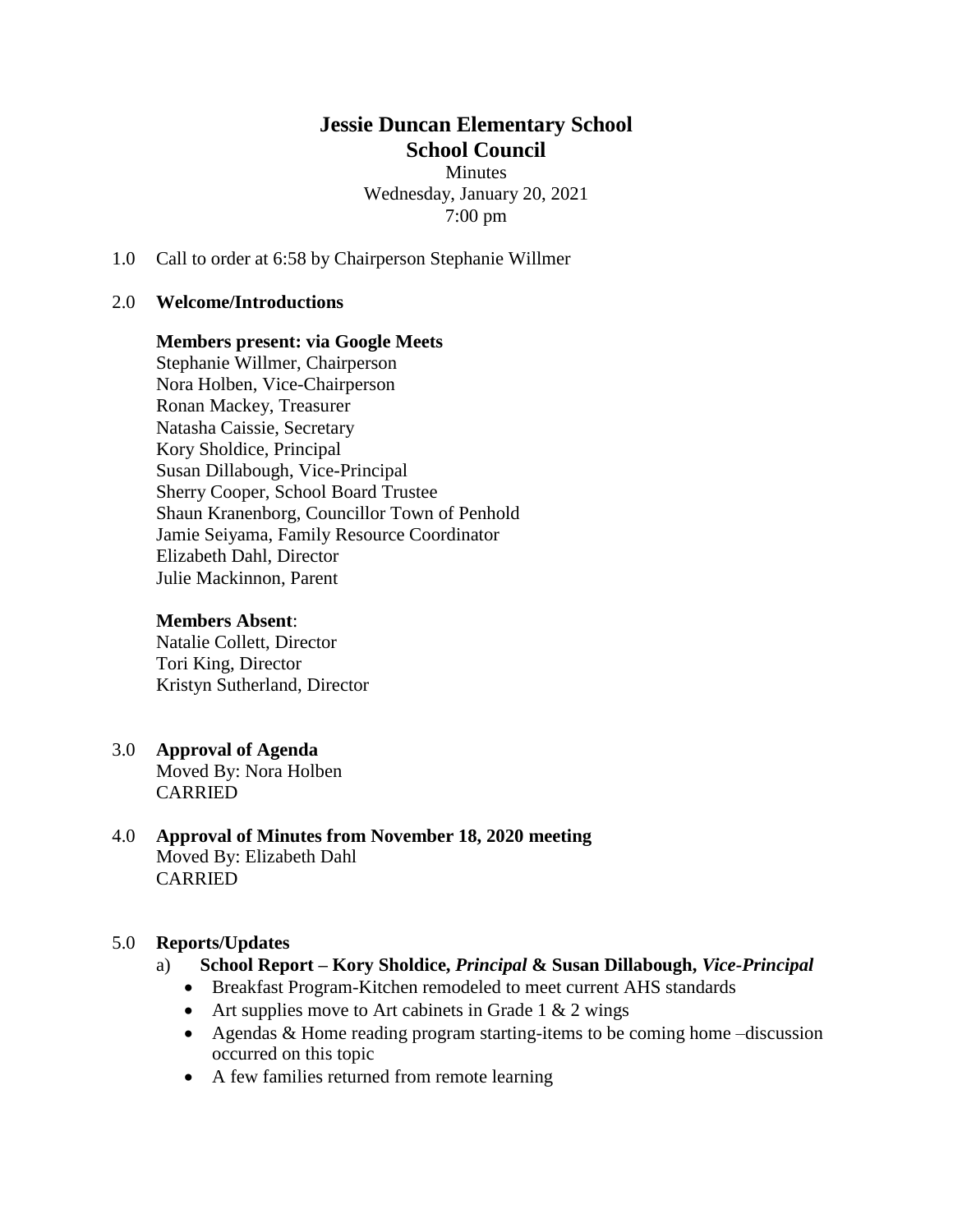- Teacher rep-Chrissy Crebas (will join next meeting): Gr 3- building bridges, Gr 2 2D&3D shapes and subtraction, Gr 1 -writing projects, Kinder -stem projects, School wide reading 15min after lunch
- Library-inventory occurred during the first week of Jan. Lost approx. 300 books Request funds to update books.
- Online learning week successful-great attendance and engagement, had music and gym times, lots of positive comments from teachers/parents/students
- PT interviews will occur online (google meets/phone calls) for the rest of the year (division wide)
- Mrs. Crebas back from maternity leave to teach Kindergarten, Mrs. Skrepnyk on maternity leave (Mrs. Williams to cover)

# b) **School Board Trustee's Report** – **Sherry Cooper,** *School Board Trustee*

- Report on academics -doing well in the division
- Report on attendance- well even with remote learning
- Doing virtual school visits
- Financials approved in November- working on the budget

# c) **Town of Penhold Report**

## i) **Shaun Kranenborg,** *Councillor Town of Penhold*

- Rink shelter open following AHS guidelines
- According to Staff Sargent at the RCMP-Crime has statistically dropped in the area so please call issues to RCMP (don't use social media)
- Skate park committee (with the Optimist Club) looking to break ground in Spring/summer for new skate park
- Nominations for school trustee/councillors/mayor open as of January 1; with the election taking place October
- Multiplex still closed
- Solar panels doing well

## ii) **Jamie Seiyama,** *Child/Youth Coordinator*

- Freezer meals through Red Deer County (fees but subsidies available)
- Family Literacy Jan 27-Story walk outside Library (bags to take home) 10am-5pm
- Playday- Virtual Bingo Jan 30 1-2pm prizes to win
- February- Snowman building contest, kindness campaign, financial info sessions